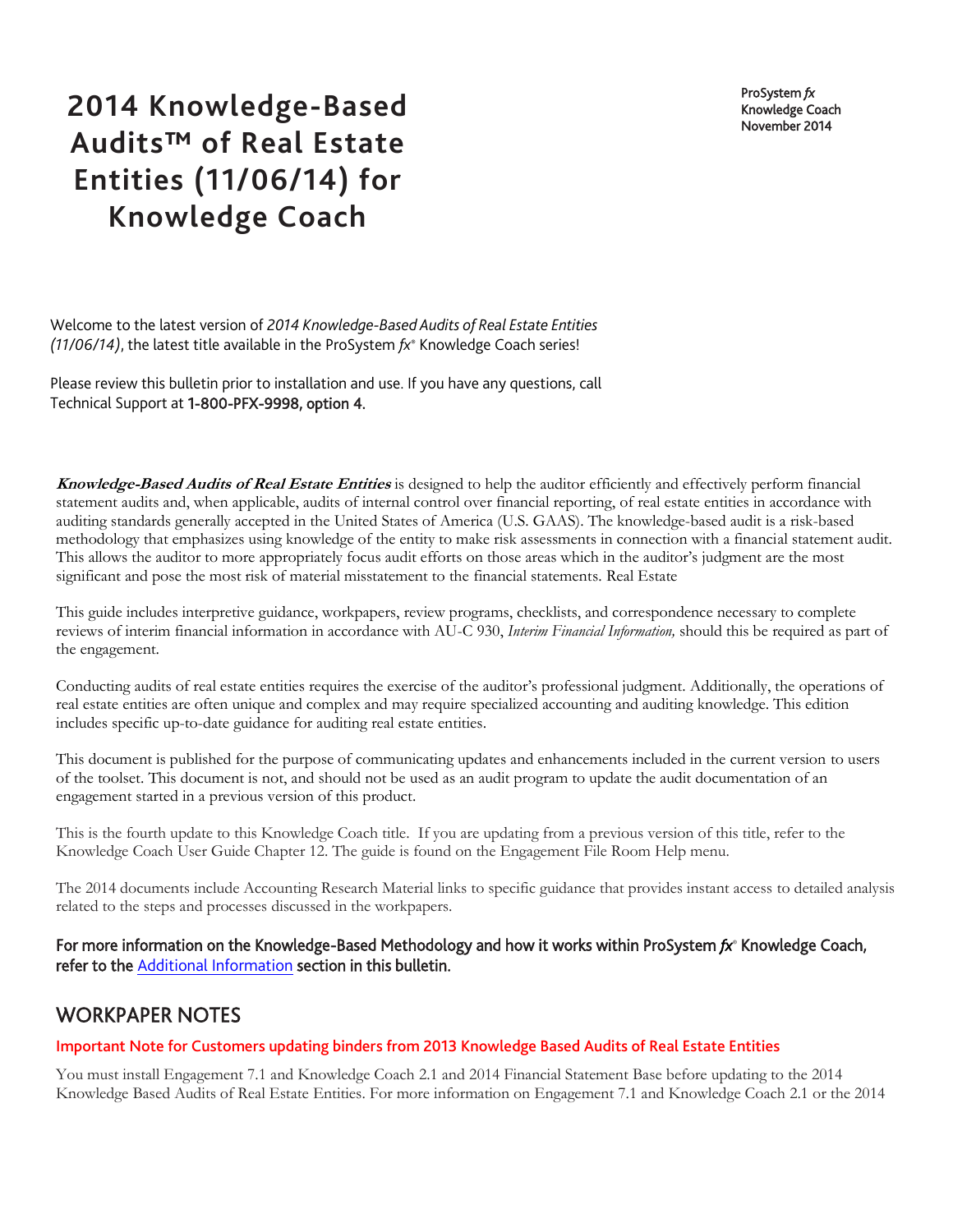Financial Statement Base Title, review the Release Notes and associated Knowledge Base article at the following link: <http://support.cch.com/answerdoc.aspx?id=sw43269>

#### General Roll Forward Note

You must be the current editor of all Knowledge Coach workpapers to update to the latest content during roll forward, and you must be the current editor upon opening the updated workpaper for the first time to ensure you see the updated workpaper.

The 2014 *Knowledge-Based Audits of Real Estate Entities* has been updated to help auditors conduct efficient and effective audit engagements in accordance with U.S. GAAS and is current through the most recent auditing standard, SAS 128, *Using the Work of Internal Auditors*. Many new tips and examples have been incorporated. Additionally, the 2014 edition of *Knowledge-Based Audits of Real Estate Entities* has been updated to incorporate the 2013 *Internal Control-Integrated Framework* (Framework) established by the Committee of Sponsoring Organizations of the Treadway Commission. The 2014 tools include links to specific guidance that provides instant access to detailed analysis related to the steps and processes discussed in the workpapers. Also included is a revised financial statement disclosures checklist that provides a centralized resource of the current required and recommended U.S. GAAP disclosures and key presentation items, using the style referencing under the FASB Accounting Standards Codification™.

#### Specific Program Enhancements

The 2014 Knowledge-Based Audits of Real Estate features numerous enhancements, including:

- Additional tailoring to help distinguish more complex and less complex engagements.
- Streamlined process for when the auditor is not testing the operating effectiveness of internal controls
- Materiality flow to audit programs and activity-level control workpapers
- Findings are accumulated in the Internal Control Documents, including KBA-401 through KBA-411, to better facilitate flow to KBA-103.
- Revised rule-of-thumb percentages in KBA-301. The benchmarks and related percentages are based on the judgment of our expert authors. Our expert authors base them on issues encountered in practice, research studies, AICPA audit risk and sampling guides, AICPA interpretive guidance (including AICPA CPE courses), and Big Firm practices and policies. Based on this information, with regard to this toolset, the commonly used rule of thumb amounts were revised to  $1/2$ -2% for total assets,  $1/2$ -2% for total revenues earned and  $1/2$ -2% for total equity.
- Reporting tool to assist the auditor in selecting the correct report
- Formulas added to AIDs where applicable
- The audit area for related parties, commitments and contingencies, estimates, and concentrations has now been separated into four audit areas
- Updated materiality rule-of-thumb percentages
- Updates to the KBA-400 series workpapers to facilitate the changes to the 2013 COSO framework
- Several new forms and audit areas are available in this title including:
	- KBA-200 Plan Information and Background
	- KBA-201N Client/Engagement Acceptance and Continuance Form: Noncomplex Entities
	- AID-602 Understanding and Preliminary Assessment of the Entity's Internal Audit Function
	- **AID-603 Component Identification and Analysis**
	- **AID-837 Board Minutes Review Checklist**
	- AID-838 Dual-Purpose Testing Worksheet
	- **AUD-908 Interim Review Program: Management Inquiries**
	- COR-820 Confirmation of Sales Terms
	- **RES-020 Factors to be Considered when Documenting Client/Engagement Acceptance and Continuance**

For more information on specific program enhancements, review the 2014 Real Estate Entities Overview for Knowledge Coach Users guide available in the binder through the KCO-001 workpaper at the following link: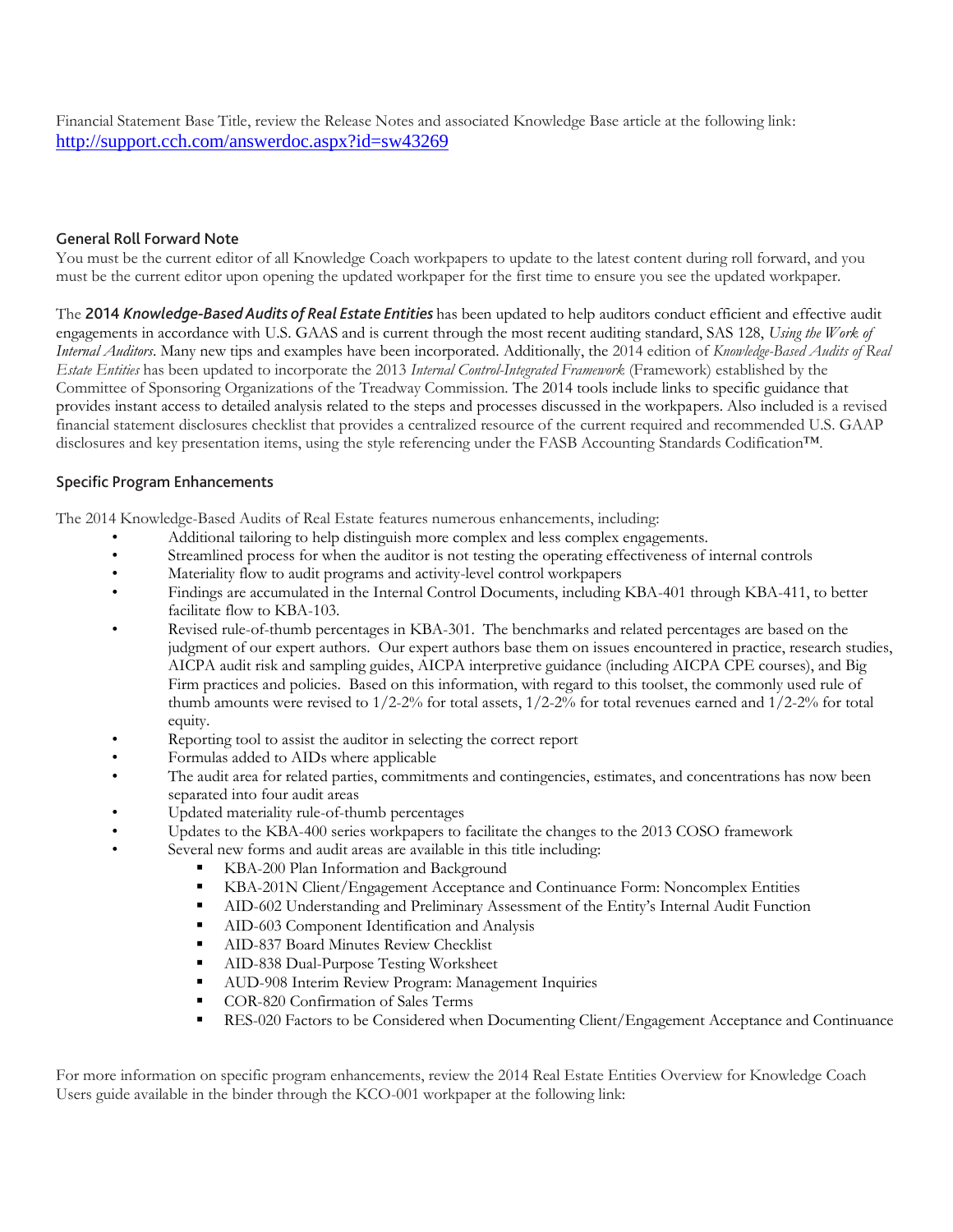https://support.cch.com/updates/KnowledgeCoach/pdf/guides\_tab/2014%20Real%20Estate%20Entities%20Overview%20for% 20Knowledge%20Coach%20Users.pdf

#### In addition, forms and practice aids throughout have been updated to include new examples and tips and, where applicable, to take into account:

New literature, standards, and developments, reflected in the following current audit and accounting guidance:

Statements on Auditing Standards (SASs): SAS-128, *Using the Work of Internal Auditors*

FASB Accounting Standards Codification as of July 1, 2014, and through Accounting Standards Update No. 2014-15—— *Presentation of Financial Statements—Going Concern* (Subtopic 205-40): *Disclosure of Uncertainties about an Entity's Ability to Continue as a Going Concern.*.

Users of this content should consider guidance issued subsequent to these items to determine their effect on engagements conducted using this product.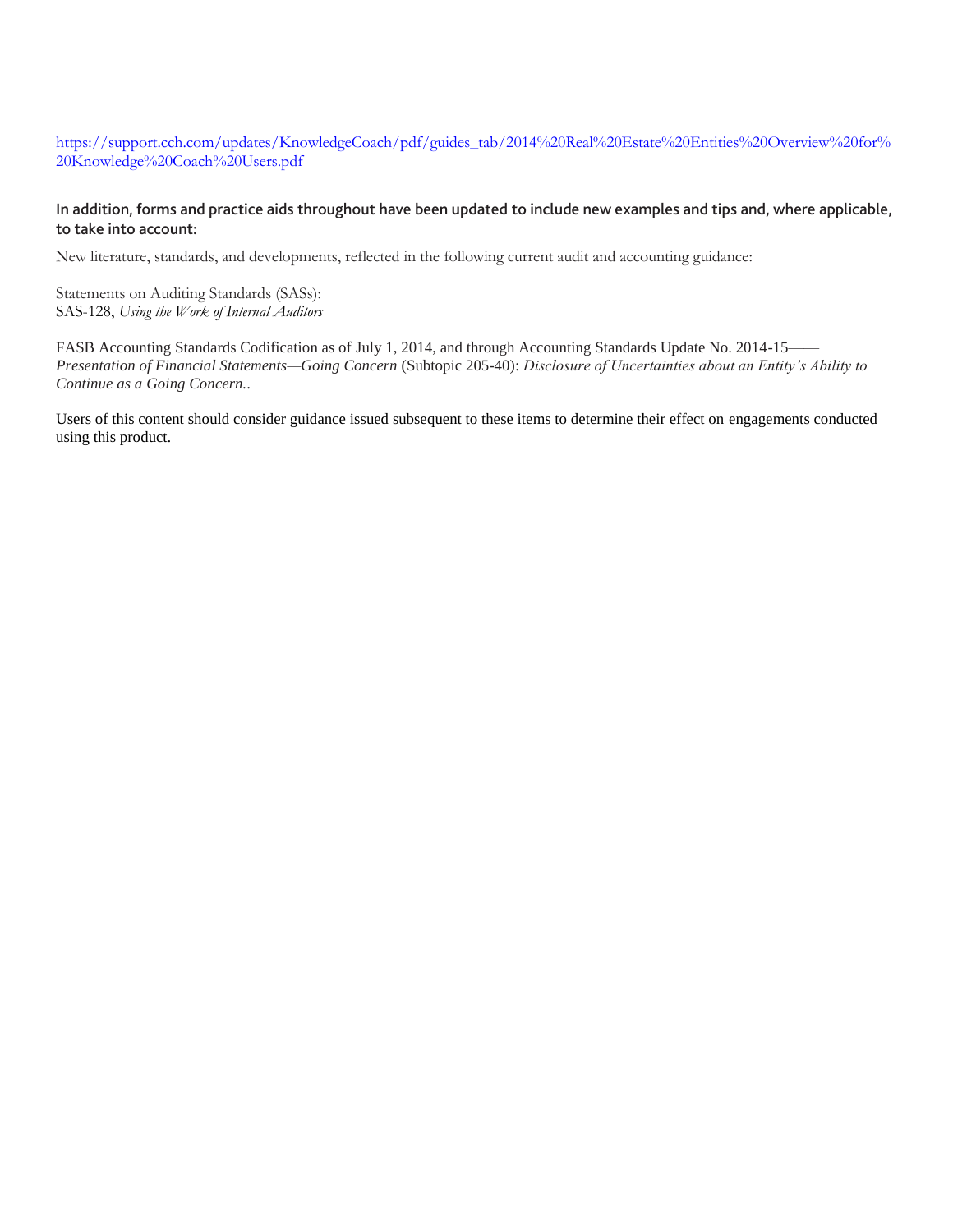# <span id="page-3-0"></span>Additional Information on Knowledge Coach and the KBA Methodology

Knowledge-Based Audit (KBA) Methodology - The KBA Methodology facilitates the incorporation of the results of one set of procedures to become the input for the next. The key components of the KBA methodology include:

- An **Overview** that guides auditors through the methodology;
- **Knowledge-Based Audit** documents, integral to the risk assessment and overall audit processes, which contain steps and procedures required by U.S. GAAS;
- Customizable **Audit Programs** that take auditors through related steps and procedures to test management's assertions relating to the financial statements;
- **Practice Aids** to help auditors complete steps or processes outlined in the Knowledge-Based Audit documents and Audit Programs;
- **Auditor's Reports** that provide a variety of sample auditor's opinions on audited financial statements; and
- **Correspondence** documents that provide sample letters to be used to comply with U.S. GAAS requirements and in many other common situations.

#### The AICPA's Auditing Standards Board's (ASB) - The practice aids and tools in the **2014 edition of Knowledge-Based Audits of Real Estate Entities** are designed around the AICPA's auditing standards to assist auditors of real estate entities by:

- Facilitating compliance with U.S. GAAS;
- Encouraging more effective audits through tailored audit programs and comprehensive practice aids;
- Helping auditors to focus on and respond to identified audit risks; and
- Enhancing audit documentation.

# ProSystem *fx*® Knowledge Coach

ProSystem  $f x^{\circ}$  Knowledge Coach functionality allows auditors to use the Knowledge-Based-Audit methodology more efficiently by eliminating the need for duplicate entry of the same information, tailoring audit documentation to each particular engagement, and documenting the link between risks identified and procedures performed. AUD-100 Tailoring Question Workpaper is a document in Knowledge Coach that presents engagement-level questions designed to aid in tailoring the engagement documentation to fit each client. Completing the questions helps the auditor avoid duplication and unnecessary workpapers.

Before you begin your audit, please review the guidance in AUD-101 Overall Audit Program. This workpaper is intended to be your road map through a Knowledge-Based Audit methodology. You should start your audit with **AUD-100 Tailoring Question** Workpaper and AUD-101 Overall Audit Program.

Risks can be captured via the Risk Summary task pane from any Knowledge Coach workpaper by the current editor of KBA-502 Summary of Risk Assessments. This allows the user to continuously assess risks during the engagement. Several workpapers prompt the consideration of the presence of risks, but the Risk Summary task pane must be used to document those risks. All documented risks flow to the Risk Summary. To ensure risks show in findings tables, make sure to check the "workpaper identified in" field of the Risk pane.

Information Flow helps cut down on the time spent duplicating information across forms. In addition, the flow of consistent information ensures that information and updates to information are not missed between workpapers. Drill-down functionality helps the user navigate quickly to the source of the information, aiding in the review of the audit file.

Diagnostics help keep track of unresolved issues like unanswered questions, incomplete risks, program steps not linked to risks or relevant assertions, missing workpaper, and more. Diagnostics now show when a form table has not been answered (i.e. tables in KBA-101 Overall Audit Strategy that are added by the tailoring questions in AUD-100 Tailoring Question Workpaper).

Links to Accounting Research Manager (ARM)-If you subscribe to an ARM library that includes audit content, you can link directly to source material from Resources within Knowledge Coach workpapers. These links have been updated to reference to the accounting standards under the FASB Accounting Standards Codifications and the auditing standards issued by the AICPA. Also, if you subscribe to the *Knowledge-Based Audits of Real Estate Entities Guide* on ARM, you can take advantage of links to the audit guide material from within the Knowledge Coach documents.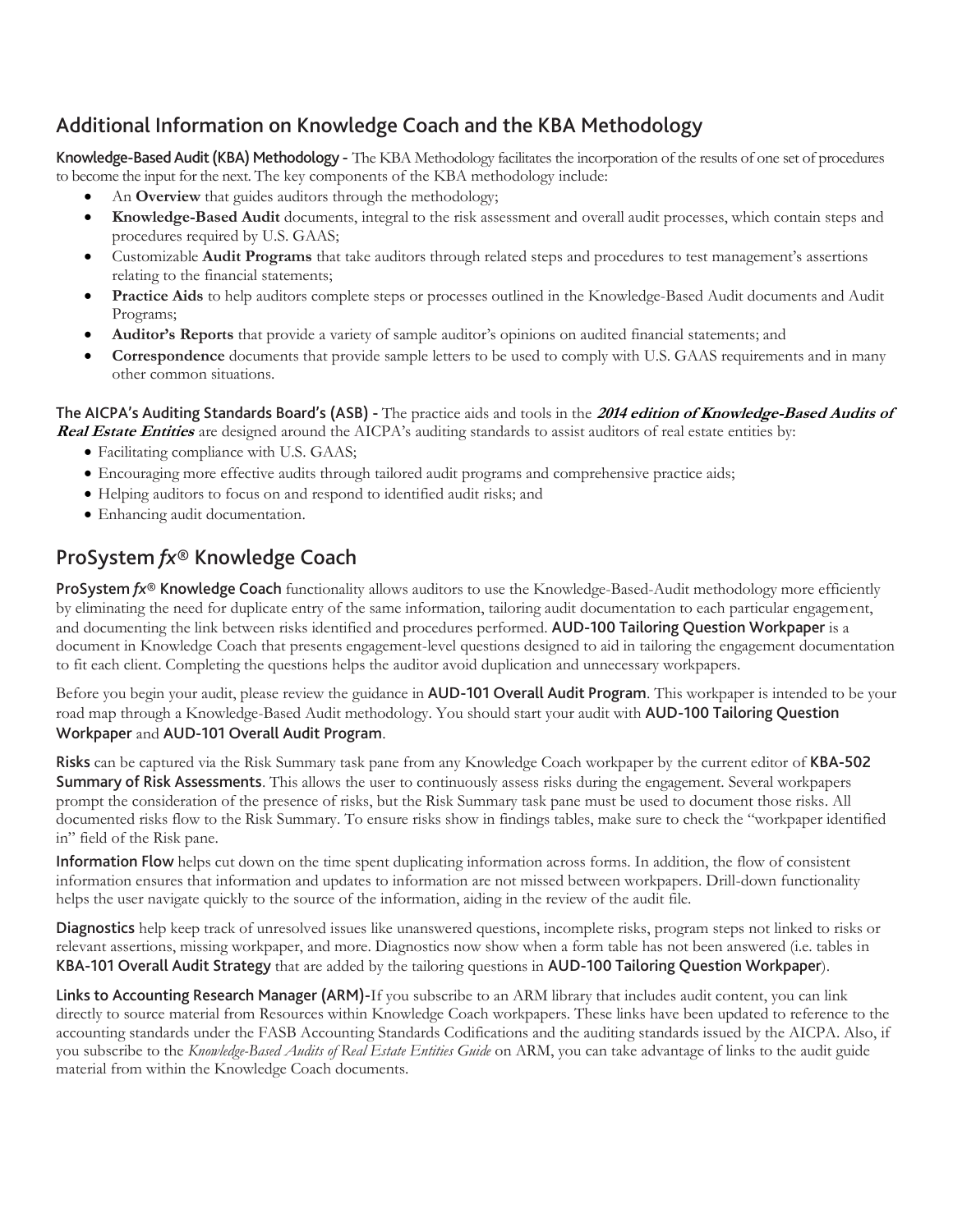Interpretive Guidance is integrated into each Knowledge Coach template through the Tips view of each new task pane. Informational features include Practice Points, Examples, Optional Workpapers, and Resources to help auditors work more effectively and efficiently. We have also added the ability to navigate from Resources within a document or the tip pane directly to CCH's Accounting Research Manager and industry audit guides by simply clicking on the Reference.

### Important Notes

- Make sure to save changes to workpapers before closing the workpaper or the binder to ensure data is correctly updated.
- If your Current Editor Knowledge Coach MS Word workpapers become read-only or crash, please do the following:
	- o Keep the binder with the affected workpapers open.
	- o Highlight the workpaper in the binder window with and go to Tools>Save Knowledge Coach Answers
- Knowledge Coach cannot be used within the Shared File Room (SFR) feature of Engagement. However, Knowledge Coach workpapers can be shared across team members through check in, check out, workpaper assignment, syncing to the central file room and through peer-to-peer sync in the same way other Engagement workpapers are shared.

### System Requirements

- This title MUST be used with ProSystem *fx* Engagement version 7.1, ProSystem fx Knowledge Coach version 2.1, and 2014 Financial Statement Base v4 and higher. If you are upgrading from ProSystem *fx* Engagement 7.0 or lower please contact Technical Support at 1-800-PFX-9998, option 4 for detailed instructions.
- A minimum of 4GB of RAM is required for optimal performance when opening and navigating through ProSystem *fx*  Knowledge Coach documents.

## Download Instructions

Download the *2014 Knowledge-Based Audits of Real Estate Entities* from the **ProSystem fx Knowledge Coach Updates** section of the ProSystem *fx* Engagement Support Web site at the following URL: [http://support.cch.com/updates/KnowledgeCoach,](http://support.cch.com/updates/KnowledgeCoach) then select the **Knowledge Coach Series** and **Download file** link next to the **2014 Knowledge-Based Audits of Real Estate Entities.** On some occasions the content package file (.KCP) has downloaded with the extension changed to .ZIP. If this occurs, please change the extension of the downloaded file to KCP using all capital letters.

You must install the 2014 Financial Statement Base v4 title before installing the 2014 Knowledge-Based Audits of Health Care Entities.

The Financial Statement Base title is also available at the following link:<http://support.cch.com/updates/KnowledgeCoach> If you have already installed this title for 2014 Knowledge-Based Audits of Commercial Entities, ensure you have the latest Knowledge Coach Content Update installed.

**Important**: ProSystem fx Engagement version 7.1 or higher and Knowledge Coach version 2.1 must be installed on the computer in order to install this Knowledge Coach title. Additional requirements include Microsoft Office 2007, Microsoft Office 2007 Primary Interop Assemblies (PIA) and Visual Studio 2005 Tools for the Office Second Edition Runtime, Visual Studio Tools for Offce System Runtime version 3.0, and Visual Studio Tools for the Office System 3.0 Runtime Service Pack 1., Visual Studio Tools for Office Runtime 4.0 (VSTOR) (32-bit version for 32-bit OS and 64-bit version for 64-bit OS).

The following 2014 Knowledge-Based Audits of Real Estate Entities (11/06/14).KCP download is a proprietary file that must be installed from within Engagement. Save this KCP file to a location on your local drive and follow the Installation Instructions included in the Release Bulletin.

#### Installation Instructions

Once you have downloaded your Knowledge Coach title or Financial Statement Base title, you will need to add it to the list of titles within ProSystem *fx* Engagement. The only additional system requirement is approximately 75MB of disk space to store your Knowledge Coach program content files. Please refer to the ProSystem *fx* Engagement with Knowledge Coach Release Notes for any other system requirements.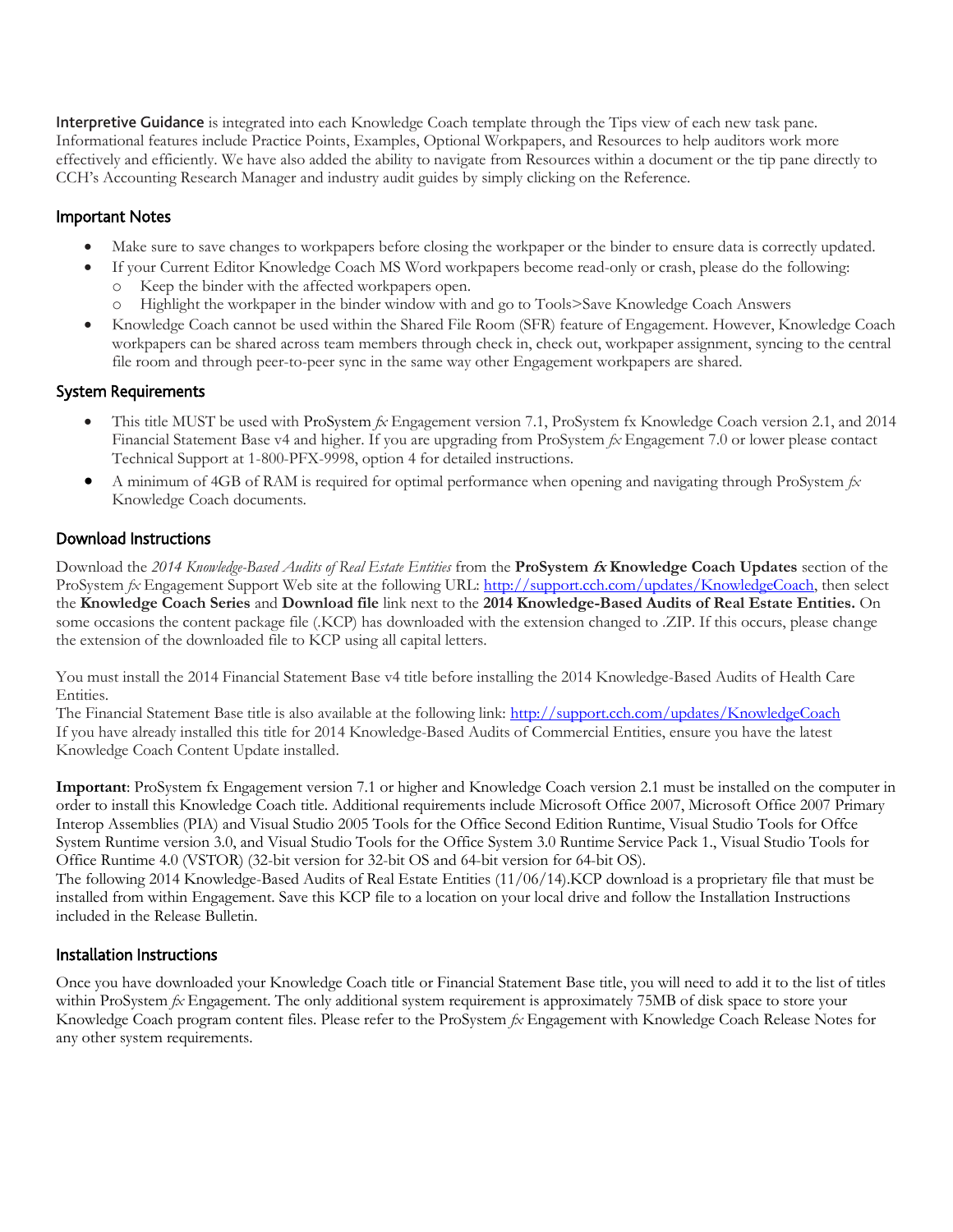After downloading the *2014 Knowledge-Based Audits of Real Estate Entities* title, do the following:

- 1. Launch the ProSystem *fx* Engagement Workpaper Management application so that the Local File Room is displayed. Select **Tools > Knowledge Coach Titles**.
	- The Knowledge Coach Titles window will be displayed.
- 2. Choose **Add Title**.
- 3. Browse to the title package file (\*.KCP) that you previously downloaded from the ProSystem *fx* Knowledge Coach Support Web site.
- 4. Choose **Open**.

The system will display a progress indicator while the title package is added. You will receive a message that the title has been successfully installed once the process is complete.

Once the title is added, you must release it, so that other staff members in your firm can use it. You may also wish to "unrelease" previous versions of the title.

To unrelease a title:

- 1. Select a version of the KBA Real Estate Entities title.
- 2. Choose **Unrelease Title**. The date will be removed from the *Date released* column and staff that do not have the staff group property right to insert unreleased titles will not be able to insert the unreleased titles into a binder.

**Note**: You can determine this access in the **ProSystem fx Engagement Admin** module by selecting a staff group and choosing **File > Properties > Content** "Insert Knowledge Coach workpapers from unreleased titles" option.

To release a title:

- 1. Select one of the Knowledge Coach titles in the list that has been added but is not yet released.
- 2. Choose **Release Title**. The current date and time will be displayed in the *Date released* column, and the status will change to "Released."

**Note:** You must add and assign a Knowledge Coach module as well as the Knowledge Coach title license in the ProSystem *fx* Engagement Administrator before using the workpapers.

**Important:** Once the *2014 Knowledge-Based Audits of Real Estate Entities* titles has been added and released, they will be automatically deployed to other staff members when they login to the "Office" location, or when they synchronize a binder that contains Knowledge Coach workpapers from this title.

## Online Permission Key

Permission key files may be downloaded from our Web site at

<https://prosystemfxsupport.tax.cchgroup.com/permkey/download.aspx> or when adding or updating the new licenses within ProSystem *fx* Engagement with Knowledge Coach version 7.1 and higher. After updating the license file in the ProSystem *fx*  Engagement Admin module, licenses need to be assigned to the staff who will use 2014 *Knowledge-Based Audits of Real Estate Entities*.

If you have not already established a Single Sign-on (SSO) account with Customer Service, we urge you to do so at this time.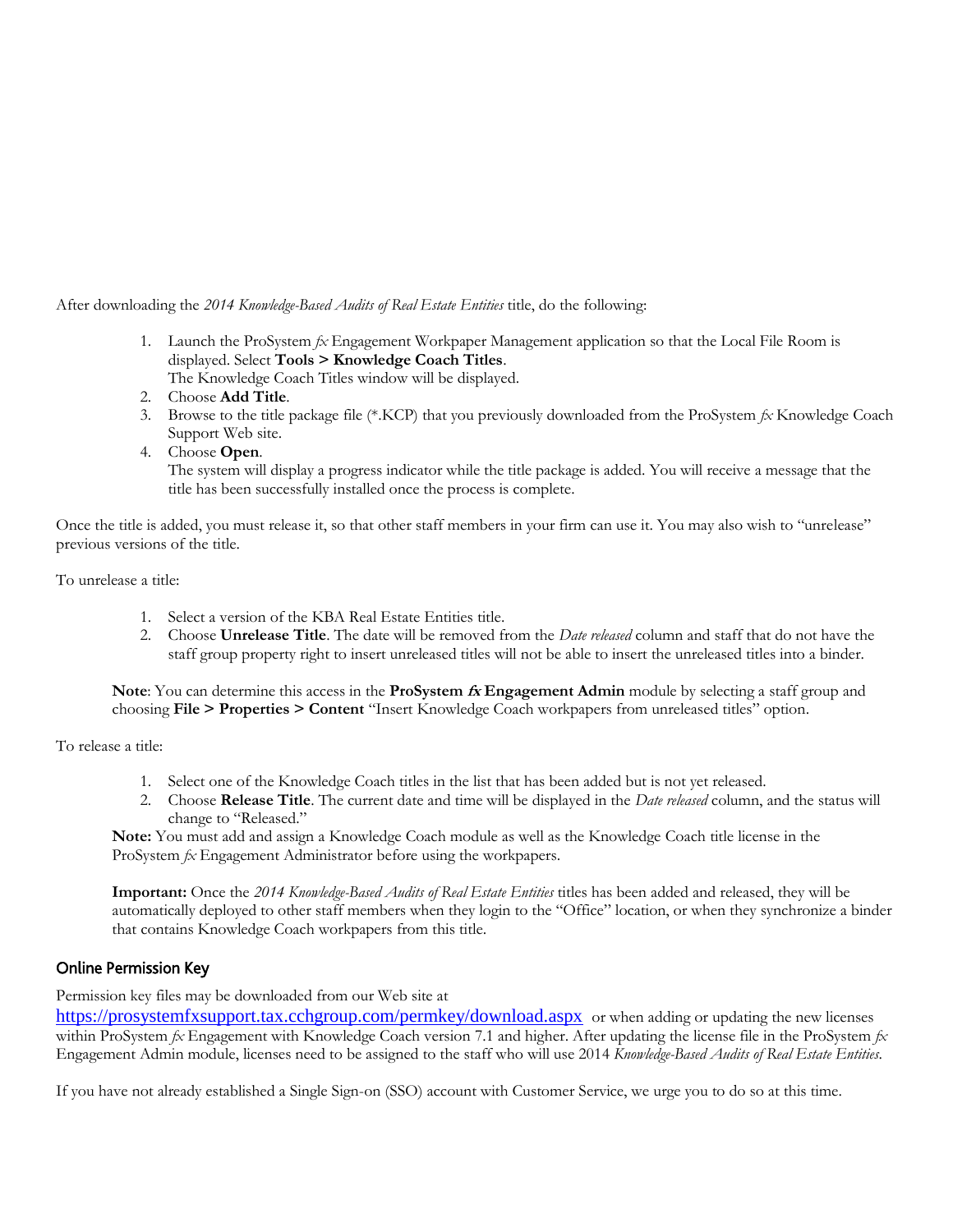Permission keys are no longer generally distributed via floppy diskette. You can choose to continue receiving the diskette by going to <https://prosystemfxsupport.tax.cchgroup.com/service/accountadmin/>, clicking the Firm Administration link, and making the appropriate selection (SSO access is required), or by contacting Customer Service at 1-800-PFX-9998, option 1.

## Accounting Research Manager

CCH's Accounting Research Manager is the most comprehensive, up-to-date and objective online database of financial reporting literature. It includes all authoritative and proposed accounting, auditing, and SEC literature, plus independent, expert-written interpretive guidance.

Our Weekly Summary email newsletter highlights the key developments of the week, giving you assurance that you have the most current information. It provides links to new FASB, AICPA, SEC, EITF, and IASB authoritative and proposal-stage literature, plus guidance from financial reporting experts.

Our team of content experts updates the system on a daily basis, so you can stay as current as possible. What's more, our experts attend critical, standard-setting meetings and summarize the results for you, which means you'll learn of newly released literature and deliberations of current financial reporting projects as soon as they occur! Plus, you'll benefit from their easy-to-understand technical translations. Our expert's interpretations clearly lay out what the rules mean from your perspective.

Also available is the Knowledge-Based Audits of Real Estate Entities, a guide that helps you comply with the most recent professional standards and guidance for the conduct of audits of real estate entities and to integrate the use of practice aids, tools, and other resources with its guidance. This publication supplements and complements the Knowledge-Based documents that are available in Knowledge Coach.

With Accounting Research Manager, you maximize the efficiency of your research time, while enhancing your results. Learn more about our content, our experts, and how you can request your free trial by visiting http://www.accountingresearchmanager.com. You can also access the Accounting Research Manager Web site by selecting the item in ProSystem *fx* Engagement from the Guidance tab on the Shortcuts bar in the Binder window.

# Links to Accounting Research Manager (ARM)

As indicated above, subscribers to an Accounting Research Manager library that includes source content can link directly to source material from references within Knowledge Coach workpapers. These links have been updated to reference the new Codification released by the FASB and available on ARM. The Codification on ARM is fully integrated with U.S. and international accounting standards, other nonauthoritative materials and industry leading interpretive guidance.

# Using Your Knowledge Coach Content

To use your Knowledge Coach Workpaper Templates, open a binder in ProSystem *fx* Engagement, select the workpaper tab into which you would like to insert the workpaper, and select **New Knowledge Coach Workpaper** from the toolbar or File menu. The New Knowledge Coach Workpaper dialog appears (*Figure 1*).

#### **Figure 1 – New Knowledge Coach Workpaper** New Knowledge Coach Workpaper

 $\overline{\mathsf{x}}$